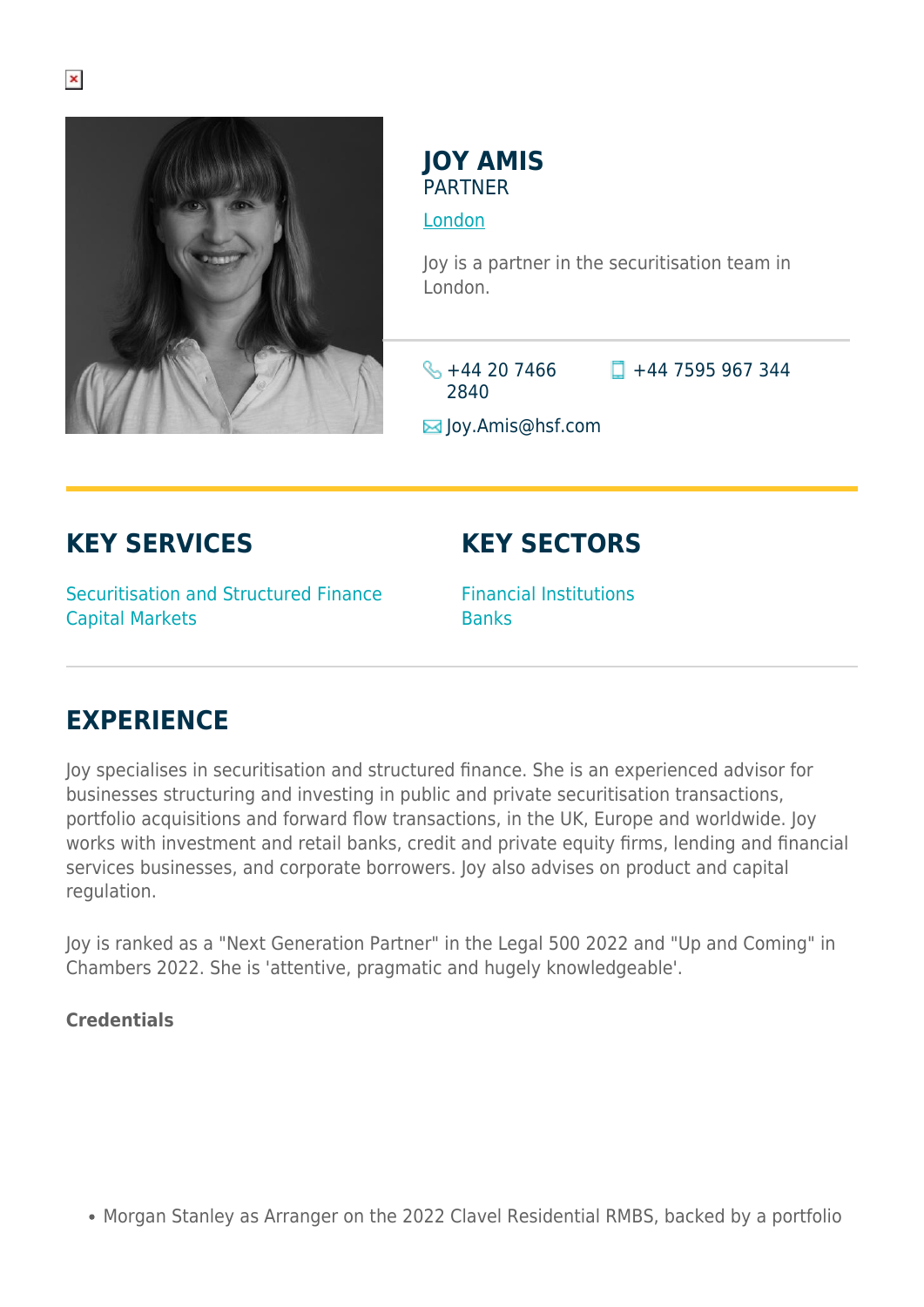of Spanish mortgage participations

- Blue Motor Finance on a number of warehouse facilities, portfolio disposals and forward flow transactions, including the c.£350,000,000 Azure Finance No. 1 ABS
- Pepper Spain on its public and private ABS transactions, including its inaugural Pepper Iberia ABS.
- Tandem Bank on the acquisition of a specialist consumer credit origination business, including several portfolios of unsecured consumer loans
- a specialist asset finance business on its securitisation warehouse facilities, including to fund the origination of SME loans under the UK Coronavirus Business Interruption Loans Scheme (CBILS)
- a US investment fund in relation to a forward flow acquisition of a platform lender's origination of consumer loans, financed by a major UK bank.
- a listed investment fund on an auction process for the disposal of several portfolios of performing and non-performing loans in the UK, the US and Central Europe
- a specialist real estate finance business on a structured warehouse to fund its commercial real estate lending in the UK
- a US investment bank on a number of pan-European multicurrency loan-on-loan financings arranged for major European real estate investment funds
- a US investment bank on its warehouse facilities to fund consumer lending in the UK, Ireland and Spain
- Crédit Agricole CIB and Ester Finance Technologies, in relation to multi-jurisdictions trade receivables securitisation programmes for (among others):